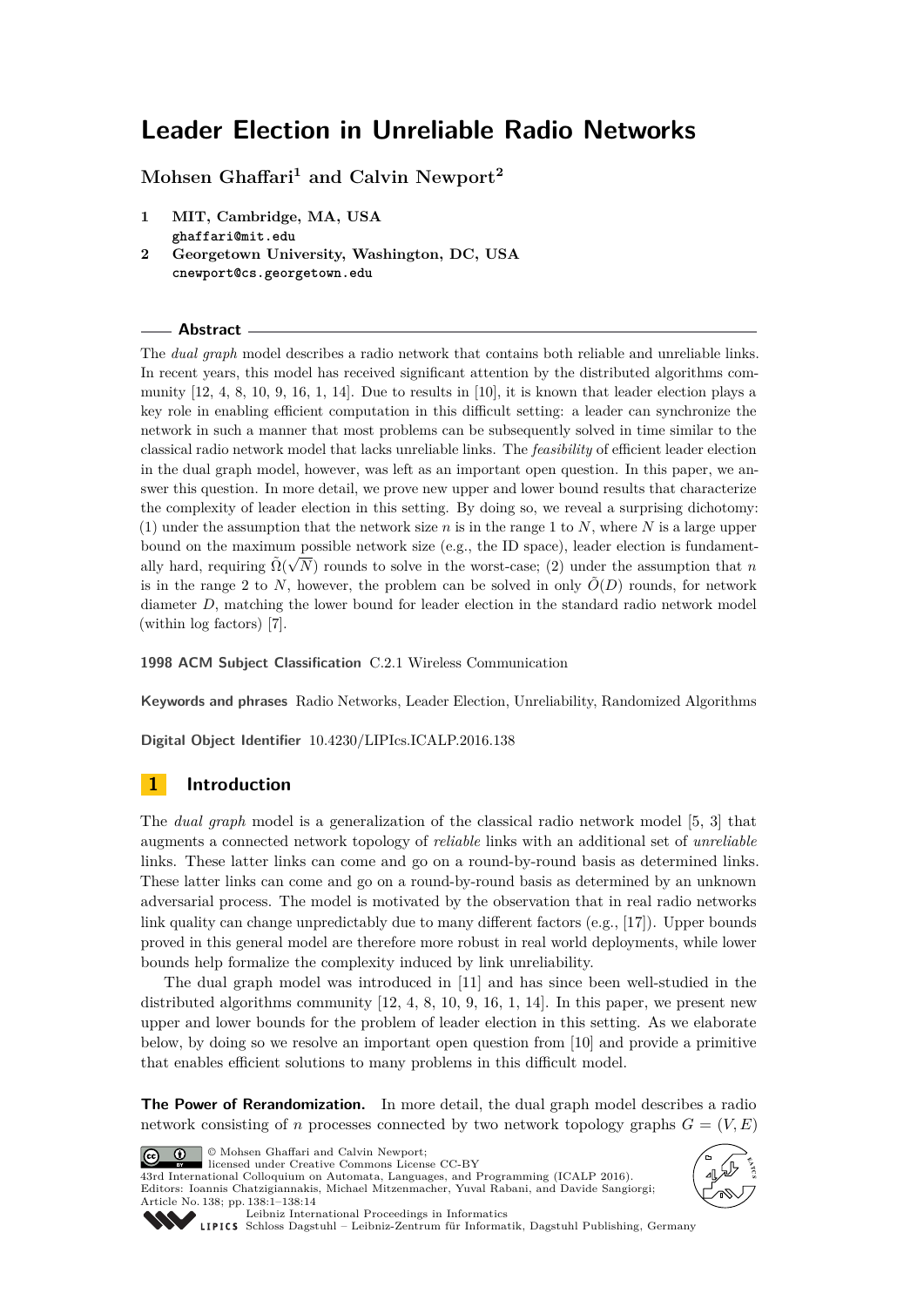#### **138:2 Leader Election in Unreliable Radio Networks**

and  $G' = (V, E')$ , where the nodes in *V* correspond to the *n* processes, *E* describes reliable links, and  $E'$  describes unreliable links. We assume  $G$  is connected and use  $D$  to describe its diameter. We consider randomized algorithms executing in synchronous rounds. In each round, the network topology is fixed to include all edges in *E* and some subset of the edges in E', where the latter decision is made by an unknown adversary. Once the topology is fixed, communication follows the standard multi-hop multiple access channel rules (see Section [2\)](#page-2-0).

An important assumption in the dual graph model is the strength of the adversary that selects the unreliable links to include in each round. Early work on this model assumed the adversary was *strongly adaptive* (i.e., it knows the processes' random bits), which led, not surprisingly, to pessimistic lower bounds [\[11,](#page-12-8) [12,](#page-13-0) [4,](#page-12-0) [8,](#page-12-1) [16\]](#page-13-1). In response to these negative results, we argued in [\[10\]](#page-12-2) that it makes more sense to assume an *oblivious* adversary, as this still allows for unpredictable link behavior, but it removes the unrealistic assumption that link quality can somehow adapt to the processes' private bits.

To validate the claim that the oblivious dual graph model is tractable, we demonstrated that *if* you can synchronize a group of processes with new random bits generated after the execution begins (and therefore unknown to the adversary), these processes can then efficiently communicate. The high-level idea is that transmitters use the shared bits to randomly permute the broadcast probabilities used by the standard *Decay* contention management routine [\[3\]](#page-12-7) in a manner that is hard for the adversary to predict and therefore is hard for the adversary to impede with its selection of unreliable links.

The key to enabling efficient communication in the dual graph model, therefore, is to efficiently spread shared random bits among the processes in the network. In [\[10\]](#page-12-2), we took a first step toward this goal by showing that if you are provided a single leader in the network, this leader can generate the bits itself, and then efficiently disseminate them to all processes in  $O(D \log n + \log^2(n))$  rounds (with high probability in *n*)—nearly matching the lower bound of  $\Omega(D \log(n/D) + \log^2 n)$  for one-to-all broadcast in the standard radio network model [\[2,](#page-12-9) [13,](#page-13-5) [15\]](#page-13-6). The high-level idea is that as the new bits spread, the processes that learn them are synchronized and can therefore run the efficient *Decay* variation to efficiently spread them to the next hop.

This strategy reduces the challenge of efficient communication in the dual graph model to electing a single leader. *Whether or not it is possible to efficiently solve leader election in this setting, however, was left as key open question in [\[10\]](#page-12-2).* In this paper, we answer it.

**Our Results.** We prove lower and upper bounds that characterize the complexity of leader election in the dual graph model with an oblivious adversary. In doing so, we reveal a surprising dichotomy: (1) under the assumption that the network size *n* is in the range 1 to *N*, where *N* is a large upper bound on the maximum possible network size (e.g., the ID space), leader election is fundamentally *hard*, requiring  $\tilde{\Omega}(\sqrt{N})$  rounds to solve in the worst-case; (2) under the assumption that  $n$  is in the range 2 to  $N$ , however, the problem can be solved in only  $O(D)$  rounds, matching the lower bound for leader election in the standard radio network model (within log factors) [\[7\]](#page-12-5).

*Put another way:* the promise that you are not alone in the world renders the problem of leader election vastly more tractable. We are unaware of other similar settings for which the split between  $n \geq 1$  and  $n \geq 2$  holds such significance. In the standard radio network model, for example, the best known leader election algorithms (which nearly match the relevant lower bounds) work equally well for all network sizes [\[7\]](#page-12-5).

Our lower bound focuses on the easier problem of *loneliness detection*, in which the goal is for each process in a network to correctly determine whether or not it is alone. We construct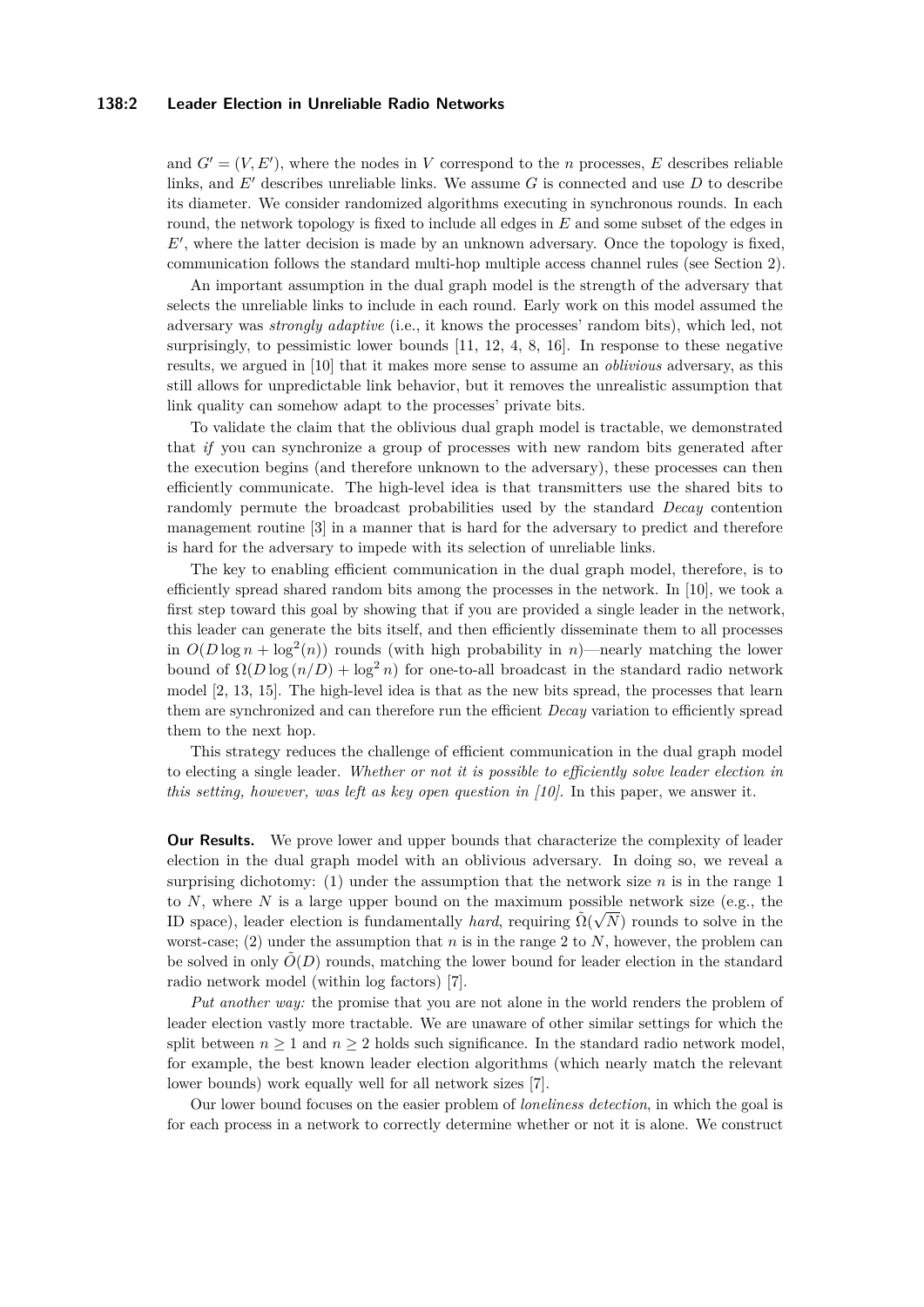#### **M. Ghaffari and C. Newport 138:3**

a network of maximum size  $N$  that consists of  $\approx$ √ *N outsider* processes each connected to an *insider* process in *G*. We then connect the insider processes to satisfy the model requirement that *G* is connected. The graph  $G'$  describing unreliable links is fully connected. We then demonstrate how an oblivious adversary can construct a schedule for adding and removing G' edges between insider and outsider processes that delays some outsider processes from receiving messages for a long period. During this period, these outsiders cannot distinguish this execution from those in networks where they are alone. The challenge in constructing this schedule is that the insider processes might coordinate after the execution begins, creating correlated behavior that is hard to predict when constructing our  $G'$  schedule. To sidestep this problem we connect each insider process to a line of length  $\approx \sqrt{N}$  such that all these lines connect at their far ends. This allows us to keep insider behavior independent for the  $\Omega(\sqrt{N})$  rounds that pass before any two insider processes can learn common information.

Our upper bound, by contrast, leverages a novel strategy that necessitates that  $n \geq 2$ . In particular, the algorithm works in phases. In each phase, it attempts to elect a single leader by having each process flip a weighted coin and become a candidate leader if it comes up heads. For each weight tried, the processes run a series of *experiments* to detect whether they succeeded in electing a single leader.

At a high-level, in these experiments, each candidate leader begins to grow a *territory* of processes that it synchronizes with new random bits. These bits allow them to communicate efficiently using the rerandomization strategy from [\[10\]](#page-12-2) described above. For territory *A* to detect if it neighbors some different territory *B* (indicating the election failed), processes within each territory watch the success rate of their internal communication. If the collision rate is higher than expected, this is evidence that another territory, using different random bits, exists nearby. This strategy requires that each candidate leader has at least one neighbor to recruit for this testing—generating our requirement that *n* ≥ 2. We emphasize that this cooperative approach to interference detection is new in the dual graph literature.

**Related Work.** A close predecessor to the dual graph model of unreliable radio communication was introduced by Clementi et al. [\[6\]](#page-12-10). The model in its current form was identified by Kuhn et al. [\[11\]](#page-12-8). It has since been well-studied by the distributed algorithms community [\[12,](#page-13-0) [4,](#page-12-0) [8,](#page-12-1) [10,](#page-12-2) [9,](#page-12-3) [16,](#page-13-1) [1,](#page-12-4) [14\]](#page-13-2). Under the pessimistic assumption of a strongly adaptive adversary controlling the unreliable links, results are known for global broadcast [\[11,](#page-12-8) [12\]](#page-13-0), local broadcast [\[8\]](#page-12-1), and graph structuring algorithms [\[4,](#page-12-0) [16\]](#page-13-1). In [\[10\]](#page-12-2), we suggested the assumption of an oblivious adversary and produced near optimal bounds for global broadcast. We also proved that local broadcast *could not* be solved in *o*(*D*) rounds—establishing the  $\tilde{O}(D)$  round strategy for enabling efficient communication presented in this paper as optimal with respect to its dependence on *D*. Recent work by Lynch and Newport [\[14\]](#page-13-2) explored a different route to efficient communication in this setting by describing how to enable efficient communication in  $o(D)$  time under the *additional assumption* that  $G$  and  $G'$  satisfy strong geographic constraints. The algorithm described here makes no assumption on the network topologies and the graphs used in our lower bound do not satisfy the constraints of [\[14\]](#page-13-2).

## <span id="page-2-0"></span>**2 Model and Problem Statement**

**Model.** We study the dual graph model of unreliable networks with an oblivious adversary. In more detail, we model a network consisting of *n* processes connected by a topology consisting of both *reliable* and *unreliable* links. We describe the reliable links with a connected graph  $G = (V, E)$ , and the unreliable links with a graph  $G' = (V, E')$ . We use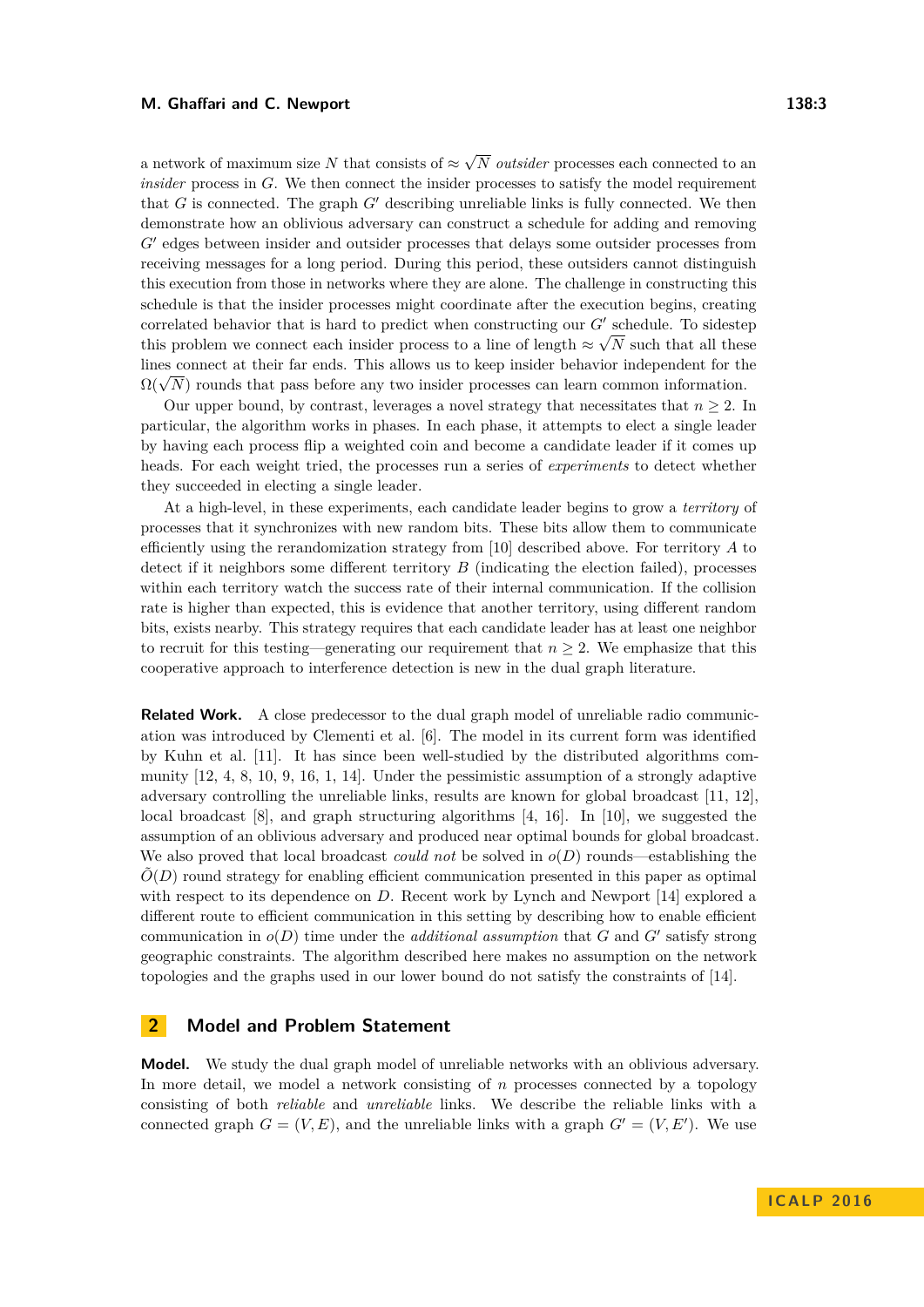#### **138:4 Leader Election in Unreliable Radio Networks**

*D* to describe the diameter of *G*. An algorithm in our setting assigns one computational process to each node in *V* , and we assume processes are provided no advance information about *G* or *G'*. In the following, we will use the terms *node* and *process* interchangeably.

Executions are divided into synchronous rounds. At the beginning of an execution, an oblivious adversary determines which edges from  $G'$  to include in the network topology for all upcoming rounds (e.g., it generates an infinite sequence of graphs,  $G_1, G_2, \ldots$ , where each  $G_i = (V, E_i)$ , where  $E_i$  includes every edge in  $E$  and a subset of edges from  $E'$ ). The adversary does not have access to the nodes' private random bits in generating this sequence. In each round  $r$ , we call the edges in  $G_r$  the active edges for the round. At the beginning of the round, each node decides to listen or transmit. A node *u* receives a message *m* in *r* if and only if: (a)  $u$  decides to listen; and (b) exactly one neighbor of  $u$  in the active edges (i.e., neighbor in  $G_r$ ) transmits in *r* and it transmits *m*. In this case, *u* learns whether the message came from a reliable neighbor. Put another way, if two or more neighbors transmit, all messages are lost at *u* due to collision. We assume that collisions cannot be distinguished from silence (i.e., no collision detection).

**Problem Statements.** The problem of *leader election* requires each node *v* to output a binary value  $b<sub>v</sub>$  such that, with high probability, exactly one node outputs 1. This node is called the leader. This problem specification suffices for our lower bound. For our algorithmic result, we strengthen the problem by also requiring that each node other than the leader receive at least one message from the leader. The problem of *loneliness detection* requires that each node *v* outputs a binary value  $b'_v$  such that, with high probability, if *v* is not alone in the network,  $b'_v = 0$ , and if *v* is alone, then  $b'_v = 1$ .

## **3 The Loneliness Detection Lower Bound**

Here, we show that detecting whether a node is alone in the network or not requires  $\tilde{\Omega}(\sqrt{2})$ *N*) rounds, where  $N$  is the best known upper bound on  $n$ , e.g., the size of the ID space. That is, if all that nodes know about the current number *n* of nodes in the network is that  $n \in [1, N]$ , then leader election in the dual graph model requires much more than its analogue in the reliable model, where  $\tilde{O}(D)$  round suffices. Note that in the reliable model, detecting loneliness can be solved easily in  $O(\log^2 N)$  rounds, with high probability, using the classical Decay protocol. In contrast, as we show here, the same problem in the unreliable model requires  $\tilde{\Omega}(\sqrt{N})$  rounds. Formally, we prove the following result:

**► Theorem 1.** *Loneliness detection in the oblivious-adversary dual graph model requires*  $\tilde{\Omega}(\sqrt{n})$  *rounds. More specifically, there is a dual graph radio network*  $(G, G')$  *with at most N nodes in which, for any execution of any distributed algorithm* A*, some nodes cannot distinguish this execution from one in which they are alone.*

We first start with describing the structure of the dual graph radio network  $(G, G')$ that proves this lower bound. We then provide intuitive discussions about the adversary's oblivious strategy for each given algorithm  $A$ . At the end, we provide the formal attack strategy and prove that it ensures that some of the nodes in the network experience an execution identical to one in the setting where they are alone in the network.

**The Lower Bound Network.** We first explain the reliable graph  $G$ . We have  $\vert$ √  $N$  paths, **NE LOWER BOUND NETWORK.** We first explain the renable graph G. We have [V<sub>N</sub>] paths, each consisting of  $\left\lfloor \frac{N-1}{\sqrt{N}} \right\rfloor \approx \sqrt{N}$  nodes. We call these support lines, and we label them 1, 2,  $\ldots, |\sqrt{N}|$ . For each line, we call one endpoint "right" and the other "left". We connect all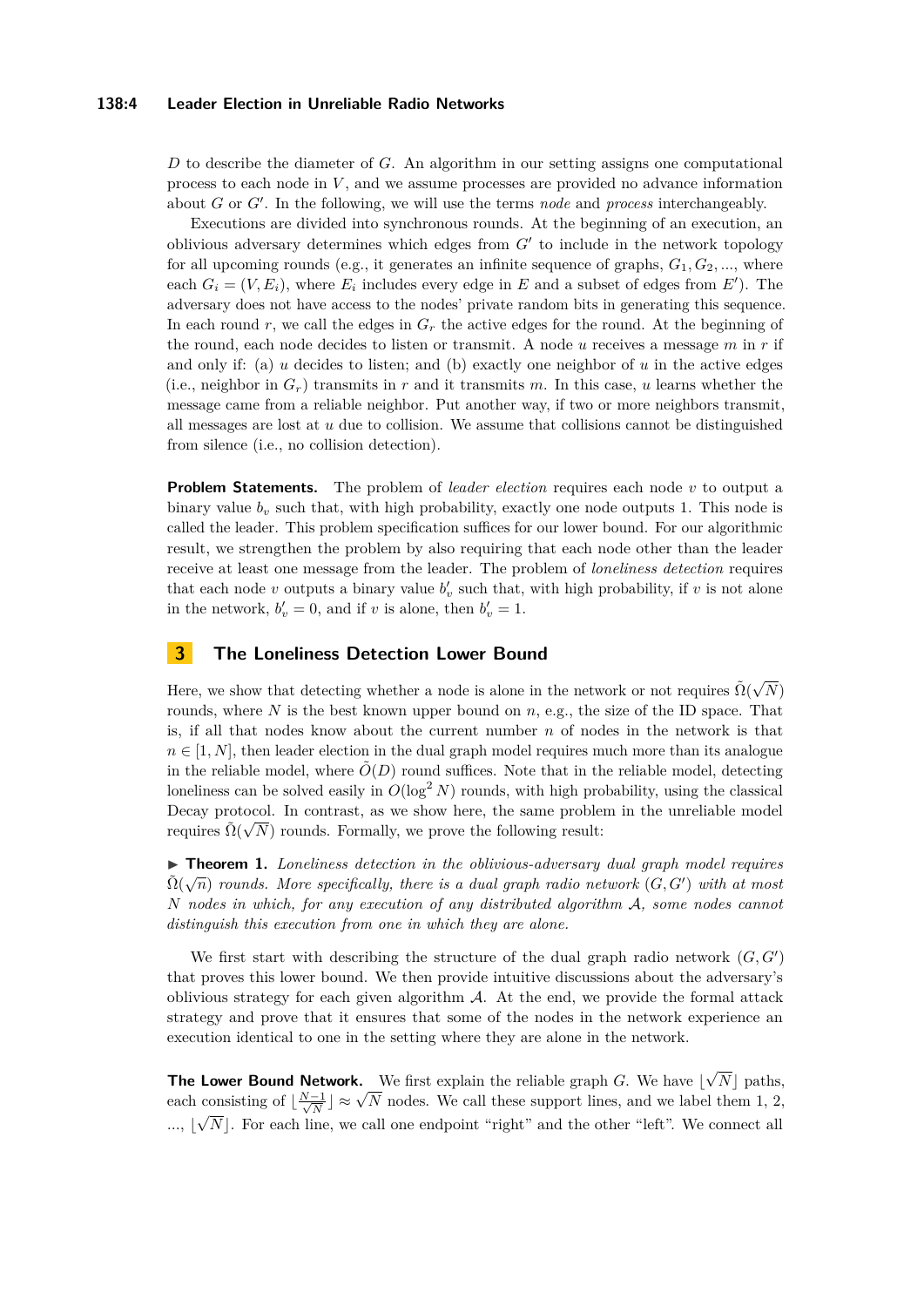<span id="page-4-0"></span>

**Figure 1** An illustration of the lower bound network. The reliable *G*-edges are depicted as solid blue lines, and the dashed black lines indicate the unreliable  $G'$ -edges.

the right endpoints to one node  $t$ . For each line  $i$ , we call the first node  $a_i$  and the second node  $b_i$ . The unreliable graph  $G'$  is then defined as a complete bipartite graph between  $A = \{a_i | i \in [\lfloor \sqrt{N} \rfloor] \}$  and  $B = \{b_i | i \in [\lfloor \sqrt{N} \rfloor] \}$ , except for the first path edges  $a_i - b_i$ , for each path *i*, which are reliable and in *G*. For each *i*, we refer to  $a_i$  and  $b_i$  as pairs of each other. Figure [1](#page-4-0) shows an illustration of this network.

#### **3.1 Intuitive Discussions about the Adversary's Strategy**

The adversary's plan is to ensure that by round *O*( √ *N /* log *N*), with high probability, there are still at least half of the nodes of *A* which have not received any message from any other node. Thus, for each of them, the execution is identical to one in which the node is alone.

The Adversarial Strategy - Take 1. We start with an insufficient but instructive strategy. For the moment, think of  $b_i$  nodes as detached from the rest of their respective lines and let us focus on just the bipartite graph  $A \times B$ . Let us call a node  $v \in A \cup B$  *compromised* if it has received at least one message from some other node of  $A \cup B$  or some node in  $A \cup B$  has received a message of *v*. Otherwise, we call *v* uncompromised.

The adversary uses its knowledge of the algorithm  $A$  to calculate the expected number of nodes in  $A \cup B$  that will transmit in each given round. If this expectation is greater than  $\Omega(\log N)$ , then the adversary will aim for creating a collision for all nodes, by making all edges of *G'* active. The idea is that, if we have independence between the random decision of nodes in  $A \cup B$  transmitting in this round, then due to this high expectation, with high probability, two or more nodes transmit. That would mean all nodes in  $A \cup B$  experience collisions and none of them receives a message. Thus, in these high-expectation rounds, no nodes gets compromised, with high probability. On the other hand, if the expected number of transmitting nodes in *A*∪*B* is at most *O*(log *N*), then the adversary will work in the other extreme, and it does not activate any of the unreliable  $G'$  edges. Assuming independence between different nodes in  $A \cup B$  transmitting, with high probability, at most  $O(\log N)$  nodes transmit. This means, with high probability, there are at most  $O(\log N)$  many  $a_i-b_i$  pairs for which some message exchange happens between  $a_i$  and  $b_i$ . Hence, in these low-expectation rounds, at most  $O(\log N)$  nodes get compromised. Therefore, per round,  $O(\log N)$  nodes get compromised, with high probability. That means, even after  $O(\sqrt{N}/\log N)$  rounds—for small enough constants—at least half of *A* remain uncompromised.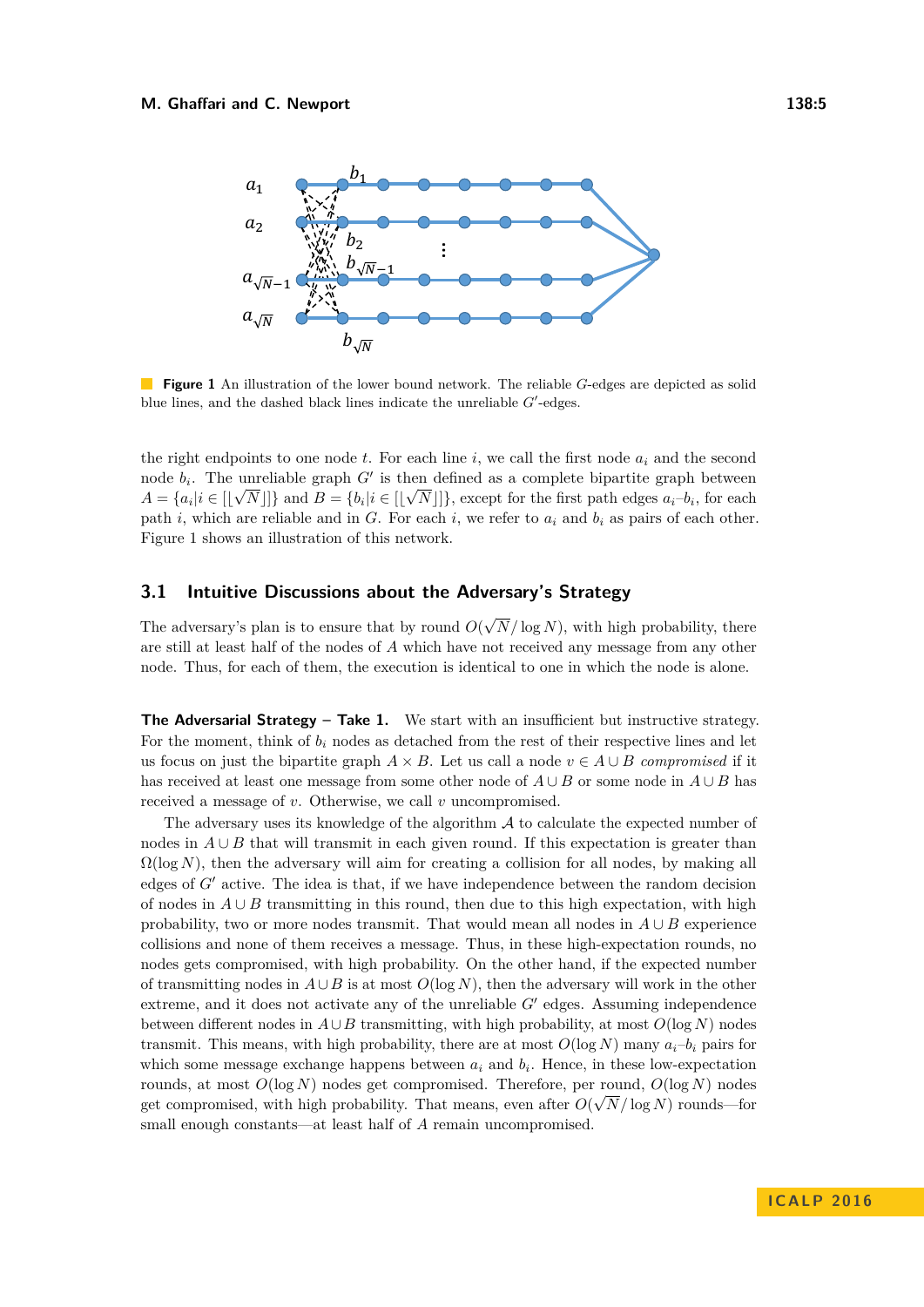#### **138:6 Leader Election in Unreliable Radio Networks**

**The Problem in the Take 1 Strategy.** The key difficulty with the above strategy is that, whether different nodes of  $A \cup B$  transmit or not in a given round are not independent. This creates a challenge for concentration arguments around the expectation. For instance, there can be dependency between nodes that are compromised as there might be some communication that happened between them. Furthermore, note that the adversary cannot know which nodes are compromised in each round, as that depend on the random decisions of nodes with respect to transmitting or not.

**The Adversarial Strategy – Take 2.** The adversary will base its decision on the expected number  $X<sup>r</sup>$  of uncompromised nodes that transmit, in each given round. Notice that the adversary does not know which nodes are compromised. Hence, in this expectation, whether a node is compromised or not is also a random event. Note that  $X^r = \sum_i x_{a_i}^r + x_{b_i}^r$  where, for instance,  $x_{a_i}^r$  is an indicator random variable for the event of  $a_i$  remaining uncompromised up to round *r* and then transmitting in round *r*.

The reason that we can focus the attack on only uncompromised nodes is that the behavior of compromised nodes will not impact the new nodes that get compromised, with high probability. Particularly, if  $X^r = \Omega(\log N)$  and we have independence, then with high probability, two or more uncompromised nodes transmit. Thus activating all  $G'$  edges makes every node in  $A \cup B$  experience collision. On the other hand, if  $X^r = O(\log N)$  and we have independence, then with high probability, at most  $O(\log N)$  uncompromised nodes transmit. Hence, if no G'-edge is activated, only nodes which their pair transmitted can be compromised. Thus, per round, at most  $O(\log N)$  new nodes get compromised. Hence, even after  $O(\sqrt{N/\log N})$  rounds, at least half of the nodes in A remain uncompromised.

**The Problem in the Take 2 Strategy.** It remains to explain how the adversary computes the probabilities of the indicator random variables  $x_{a_i}^r$  and  $x_{b_j}^r$ . Furthermore, the events of these variables are not precisely independent, because there is dependency between different nodes becoming compromised. For instance, if a node transmits alone in a high-expectation round in  $A \cup B$ , all nodes are compromised. Also, if a node gets compromised in a lowexpectation round, so does its pair. We need to explain that we have sufficient independence between the random variables to use concentration arguments.

## **3.2 The Formal Adversarial Strategy and its Analysis**

We now describe our exact adversarial strategy for determining the active edges of  $G<sup>0</sup>$  per round. We describe this process algorithmically. We later prove that for any loneliness detection algorithm A, under this oblivious adversarial strategy, at least half of the *A*-nodes remain uncompromised. the schedule produced by this process works well.

In more detail, let  $T = c\sqrt{n}/\log n$ , for a sufficiently small constant  $c > 0$ , to be fixed later. As mentioned before, the adversary uses only two choices regarding which edges of *G*<sup> $\prime$ </sup> are active: The first option is include no extra *G*<sup> $\prime$ </sup>-edges. We call these rounds *sparse*. The second option is to include all  $G'$  edges. We call these rounds *dense*. We can, therefore, describe the adversary's behavior with a binary array *S* of size *T*, where  $S[r] = 0$  indicates round *r* will be sparse and  $S[r] = 1$  indicates it will be dense.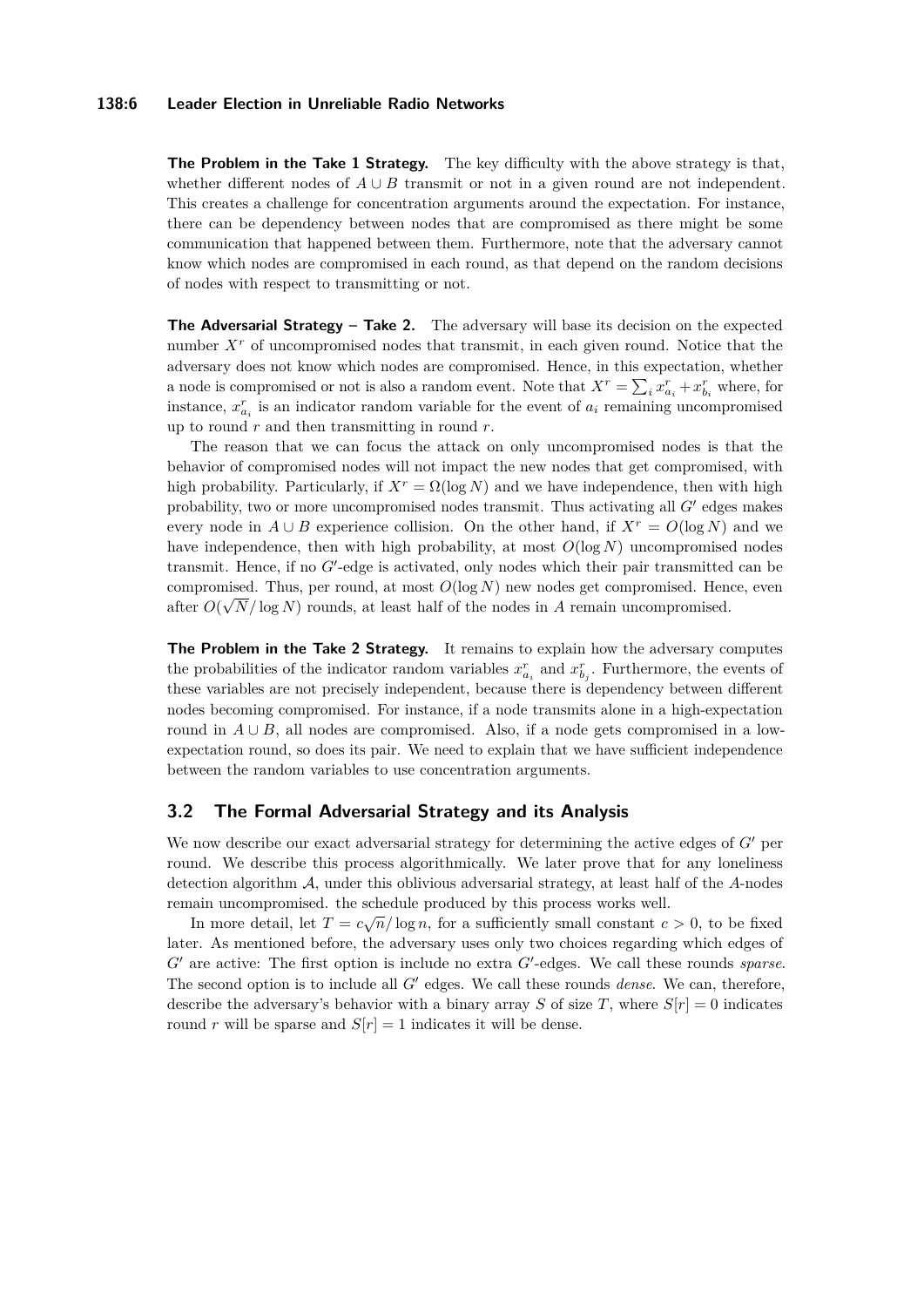**Oblivious Link Schedule Generation for Duration** *T* / / Initialization  $\alpha$  is a positive constant that we use in defining our sparse/dense threshold *A* is binary array of size *T* initialized to 0 in all positions *N*(*u*), for *u* ∈ *A* ∪ *B*, is a real value initialized to 1  $P_r(u)$ , for  $u \in A \cup B$  and  $r \in [T]$ , is the probability node *u* transmits in *r* if it is still uncompromised at  $r$  (this depends on the definition of  $A$ ) / / Assigning Values to Array *S* for  $r = 1$  to  $T$ :  $x \leftarrow \sum_{u \in A \cup B} N(u) \cdot P_r(u)$ **if**  $x > \alpha \log n$  **then**  $S[r] \leftarrow 1$  / / round *r* is dense (so we assume no compromises) **else**  $S[r] \leftarrow 0$  / / round *r* is sparse **for<br>each**  $u \in A \cup B$  $N(u) \leftarrow N(u) \cdot [(1 - P_r(u)) \cdot (1 - P_r(v)) + P_r(u) \cdot P_r(v)]$ / / updating the probability that *u* is compromised, where *v* is the pair of *u* in the respective path.

We must first verify that the above schedule can be generated by the oblivious adversary prior to the execution. The only non-trivial information in this effort is how the adversary generates  $P_r(u)$  in advance, which we discuss next.

**Computing Transmission Probabilities of Uncompromised Nodes in**  $A \cup B$ **.** For  $u \in A$ . this follows directly from the definition of the algorithm: given the algorithm and a single node *u*, it is straightforward to calculate the probability that the algorithm broadcasts in any round *r*, given that node *u* is isolated.

For  $u \in B$ , where  $u = b_i$  the adversary computes  $P_r(u)$  by recursively simulating the following modified graph under a fixed pattern of delivering messages. The graph is simply the line starting from  $b_i$  and ending with the left endpoint of the path. The simulation is done (recursively, round by round) under the setting that whenever  $S[r] = 1$ , node  $b_i$  does not receive any message even if it is listening and its left neighbor transmits, whenever  $S[r] = 0$ , the reception of  $b_i$  is the same as it when this detached path is running alone. Simulating this detached line under this fixed reception strategy to  $b_i$  allows us to compute the  $P_r(b_i)$ for each round  $r \leq T$ . This is because, if  $b_i$  is not compromised, the only difference between this simulated ditached line and the line in our network would be the connection to node *t* at the far right end. However, that connection cannot affect the behavior of  $b_i$  in the first at the lart right end. However, that connection cannot anect the behavior of  $v_i$  in the first  $T = c\sqrt{N}/\log N$  rounds, as it is  $\sqrt{N}$  hops away from  $b_i$  and due to the synchronous rounds, the causal dependency propagates with a speed of one hop per round at most.

**Analysis.** Next we analyze the performance of any algorithm A when executed in our network with the  $G'$  edges following the adversarial strategy captured by the array  $S$  as generated above.

**► Lemma 2.** *With high probability, in each of the first*  $T = c \sqrt{ }$ **Lemma 2.** With high probability, in each of the first  $T = c\sqrt{N/\log N}$  rounds, at most  $O(\sqrt{N})$  new nodes get compromised.

**Proof.** By induction on *r*, we show that with high probability, (1) in each dense round, all nodes in  $A \cup B$  experience collision and thus no new node gets compromised, and (2) in each sparse round, at most  $O(\log N)$  nodes get compromised. This directly proves the lemma.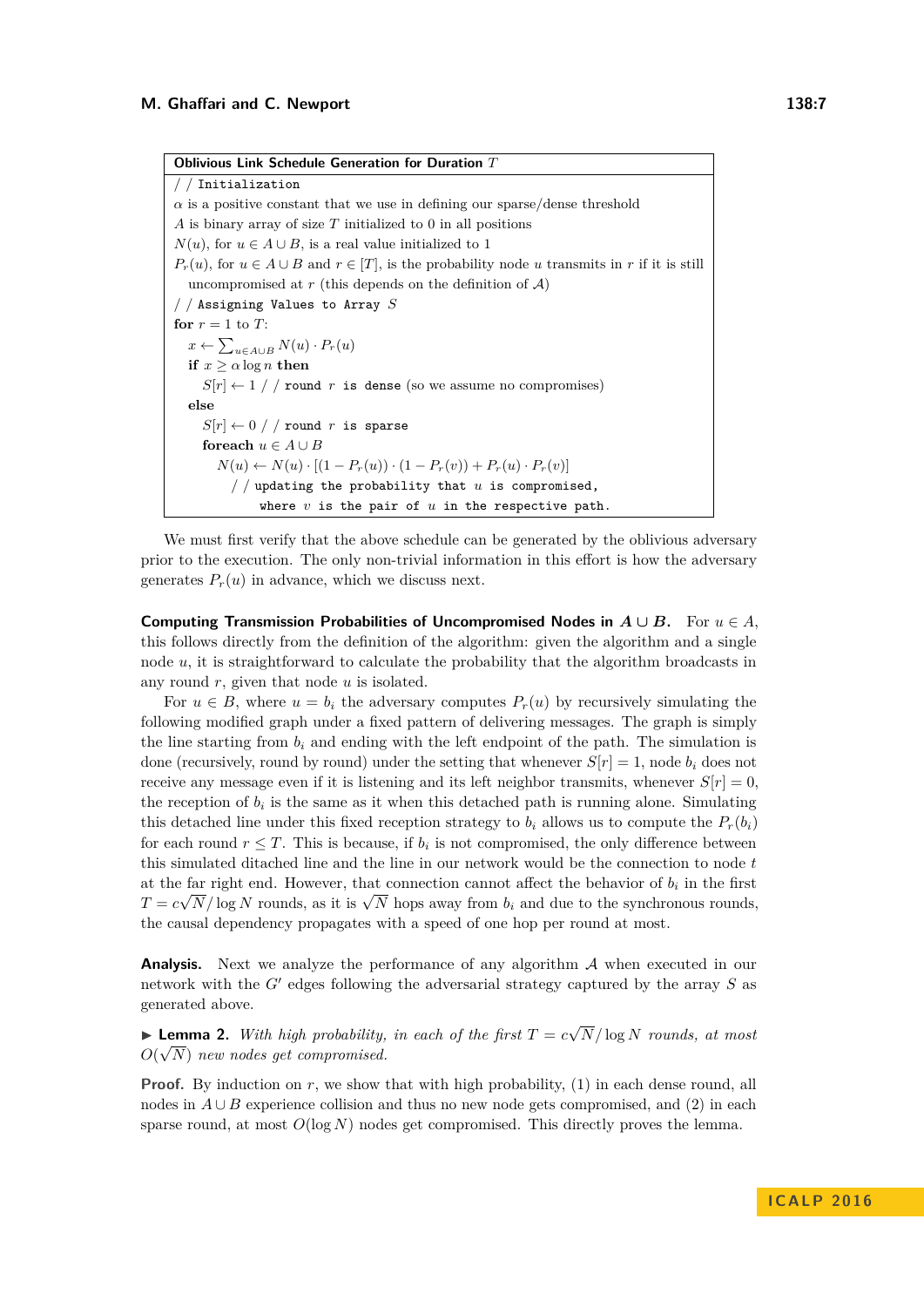#### **138:8 Leader Election in Unreliable Radio Networks**

The claim is trivially correct for round  $r = 1$  because in this round, all nodes are uncompromised and  $N(u) = 1$  for all of them. So, the parameter x in the adversary's calculations is the correct expectation of the number of transmitting nodes in  $A \cup B$  in this round. Since we have independence between these events in the first round, Chernoff bound gives that with high probability, dense rounds are in collision for all nodes in  $A \cup B$ , and sparse rounds compromise at most *O*(log *N*) nodes.

Next, we prove the inductive step. Suppose that the claim is true for all rounds  $r' \leq r - 1$ . Note that the claim implies that, modulo an inverse-polynomially small term (for the negligible change of the claim being broken), in round  $r$ , the variable  $N(u)$  in the pseudo-code correctly captures the probability of node *u* remaining uncompromised. This is because, the calculation ignores the dense rounds, in which we know the *u* would not get compromised there, and it takes the transmission probability of the node and its pair into account in sparse rounds, as only the transmission of exactly one of these two nodes can compromise *u*.

Define  $N_r$  be random variable indicating the set of uncompromised nodes in  $r$ . Also, define the random variable  $X_r$  to be the number of uncompromised nodes in  $A \cup B$  that transmit in *r*. Let  $Y_r(u)$  be the indicator variable that is 1 if and only if *u* is uncompromised and transmits in *r*. We clearly have  $E[X_r] = \sum_{u \in A \cup B} Y_r(u) = \sum_{u \in A \cup B} P_r(u) \cdot \Pr[u \in N_r].$ 

In the following, we use the notation  $x_r$  to refer to the value of  $x$  in the pseudo-code run by our oblivious scheduler algorithm in round *r*. By the argument above, and thanks to the hypothesis of induction, we know that the computations of *N*(*u*) for the probability of not being compromised was correct up to round  $r - 1$ .

► Claim 3. *By way of induction, assume that in every dense round*  $r' \leq r - 1$ , all nodes of *A* ∪ *B experience collision and thus, none of them receives a message. It follows that for each v*, *u* ∈ *A* ∪ *B where*  $(u, v) \notin G$ *, and each*  $r \leq T$ *, the events*  $Y_r(u)$  *and*  $Y_r(v)$  *are independent.* 

**Claim Proof.** Given the inductive assumption that collisions are enforced in dense rounds  $r' \leq r - 1$ , for each  $u \in A \cup B$ , we have the following: If it is in *A*, until *u* is compromised, it sees an execution identical to those in which it is alone. Also, if it is in *B*, until *u* is compromised, it experiences an execution identical to those in which the related detached line is under the reception adversary discussed above when computing  $P_r(u)$ . Particularly, *u* has received no information from outside its support line, and therefore its transmission decisions are independent of nodes in other lines.

Hence, the only way for a node to be compromised for the first time is if the node *u* or its pair transmit during a sparse round, in the past. However, these transmissions (prior to being compromised) are independent events between nodes of different pairs (i.e., lines).

By the independence provided by the above claim, we can prove that the inductive assumption of having collisions in dense rounds is correct also for the next round *r*. This is because, under the inductive assumption that dense rounds prior to round *r* were all in collisions, the calculations  $N(u)$  in the pseudo-code correctly captures the probability of a node *u* being uncompromised up to and including round *r*. This is equal to the probability of remaining uncompromised up to round  $r - 1$ , which we know was correctly computed by indcution, and then having either none of *u* and its pair *v* transmit, or both transmit. Now, given that these events  $Y_r(u)$  for different  $u \in A \cup B$  are independent, except for each depending on one other event in the same set, we can finish the argument as follows: we use the standard extensions of Chernoff bound to settings with bounded (constant) dependency-graph degree and conclude the following: if the expectation  $E[X_r]$  is  $\Omega(\log N)$ , then with high probability,  $X_r \geq 2$ . Hence, with high probability, the dense round *r* also is in collision. Similarly, if the expectation  $E[X_r]$  is  $O(\log N)$ , then with high probability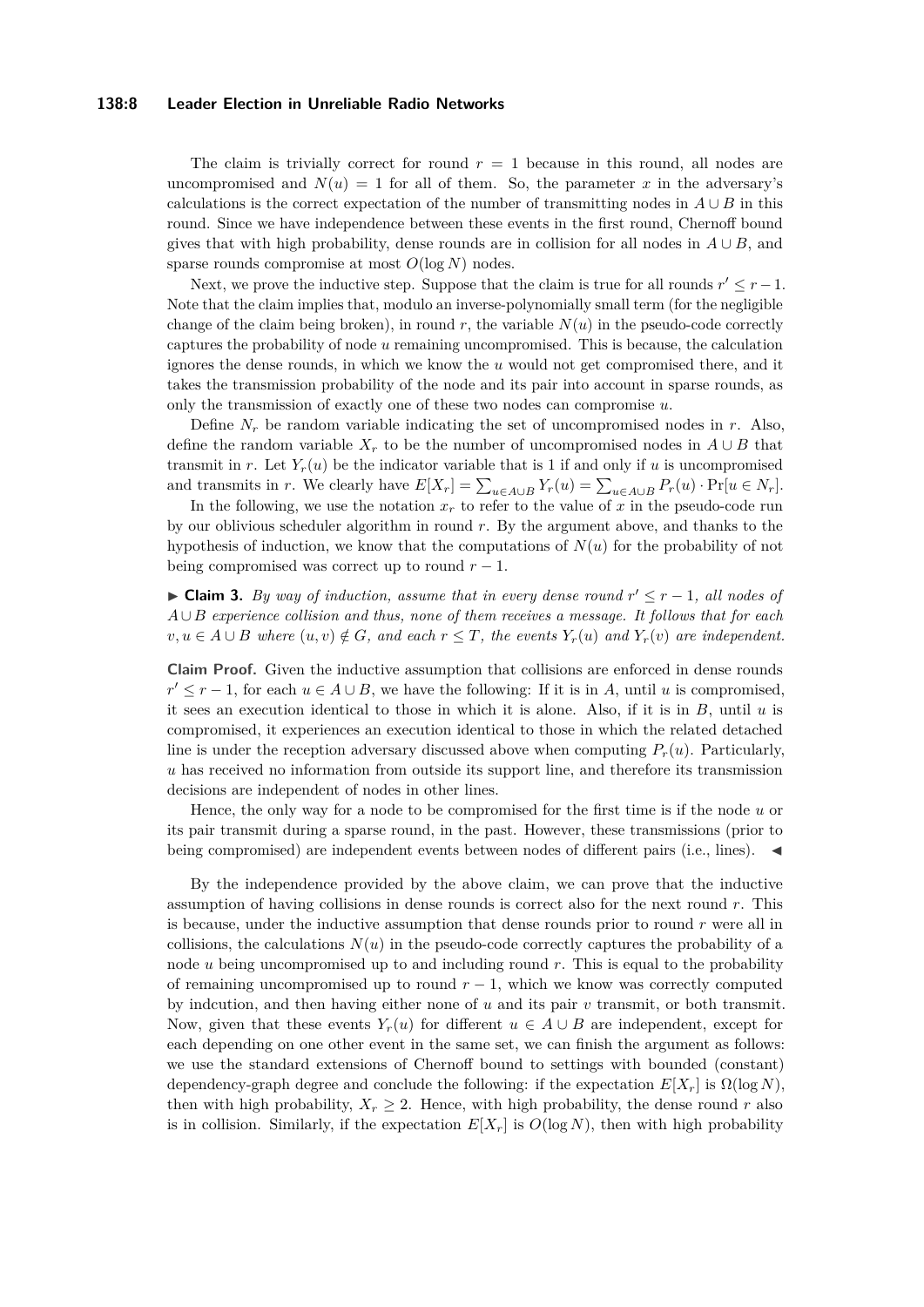$X_r \leq O(\log N)$  and thus, in round *r*, at most  $O(\log N)$  new nodes get compromised. This finishes the proof of the inductive proof and thus also the proof of the lemma.

## **4 The Algorithm**

Here, we explain a distributed algorithm that computes a leader in  $\tilde{O}(D)$  rounds, in the dual graph model with an oblivious adversary, when nodes are given the promise that  $n \geq 2$ .

 $\blacktriangleright$  **Theorem 4.** *There is a distributed algorithm that in any dual graph network*  $(G, G')$  *with an oblivious adversary, and where n* ≥ 2 *and G has diameter D, elects a leader in at most*  $O(D \log^4 N)$  *rounds, with probability at least*  $1 - 1/N^c$ , *for any desired constant*  $c \geq 2$ *.* 

## **4.1 Outline**

Suppose that all nodes know an upper bound *D* on the diameter of the reliable graph *G*, that is within a constant factor of the diameter. We will explain how to remove this assumption using the standard doubling technique, at the end of this section.

We will try  $O(\log N)$  estimates of the form  $\eta = 2^i$  for *n*, where  $i \in [1, \log N]$ . For each of these, we run  $O(\log N)$  experiments, where in each experiment each node is marked with probability  $1/\eta = 2^{-i}$ . Each marked node is considered as a candidate for leadership and an experiment is *successful* if and only if there is exactly one candidate. It is easy to see that, with high probability, there is at least one experiment in which there is exactly one marked node. The challenge is to identify experiments with exactly one candidate.

We run the  $O(\log^2 N)$  experiments in parallel. Particularly, we divide time into epochs of length  $O(\log^2 N)$  and the  $j^{th}$  round of each epoch belongs to the  $j^{th}$  experiment. Let us focus on one experiment. The problem we need to solve in a single experiment is to detect whether in this experiment, there is exactly one candidate or not, in  $O(D)$  rounds.

For now, we focus on one fixed arbitrary experiment. In this experiment, we perform a special broadcast procedure starting from each of the candidates. At any point in time, we call the set of nodes that receive (only) the identifier of a candidate *v* the *territory* of *v*. Nodes that have received two or more candidate identifiers in this experiment are called *in conflict*, and nodes that have not received any candidate identifier in this experiment are called *leaderless*. We define the *conflict* and *leaderless* territories accordingly.

We first explain in Section [4.2](#page-8-0) the simple broadcast scheme that starts from each candidate and tries to grow its territory. The guarantee will be that, if the candidate is alone, the message reaches all nodes in  $O(D \log^2 N)$  rounds. In Section [4.3,](#page-9-0) we then explain how to detect whether the broadcast has already reached all nodes or not. The guarantee will be that an experiment terminates if and only if there is exactly one candidate, and in that case, it terminates in  $\Theta(D \log^2 N)$  rounds. Hence, once an experiment terminates, if we wait for a (sufficiently large) constant factor more time, all those experiment that can terminate do so. At the end, among these successful experiments, the one with the smallest experiment-number wins. That means the single candidate of that experiment is elected as the leader.

## <span id="page-8-0"></span>**4.2 Growing Territories**

Each candidate *v* initiates a special single-message broadcast procedure. Included in this message is the identifier of the candidate *v*, as well as  $O(\log^2 N \log \log N)$  bits of randomness. The broadcast procedure then proceeds in *D* phases, where in each phase, we perform the following procedure: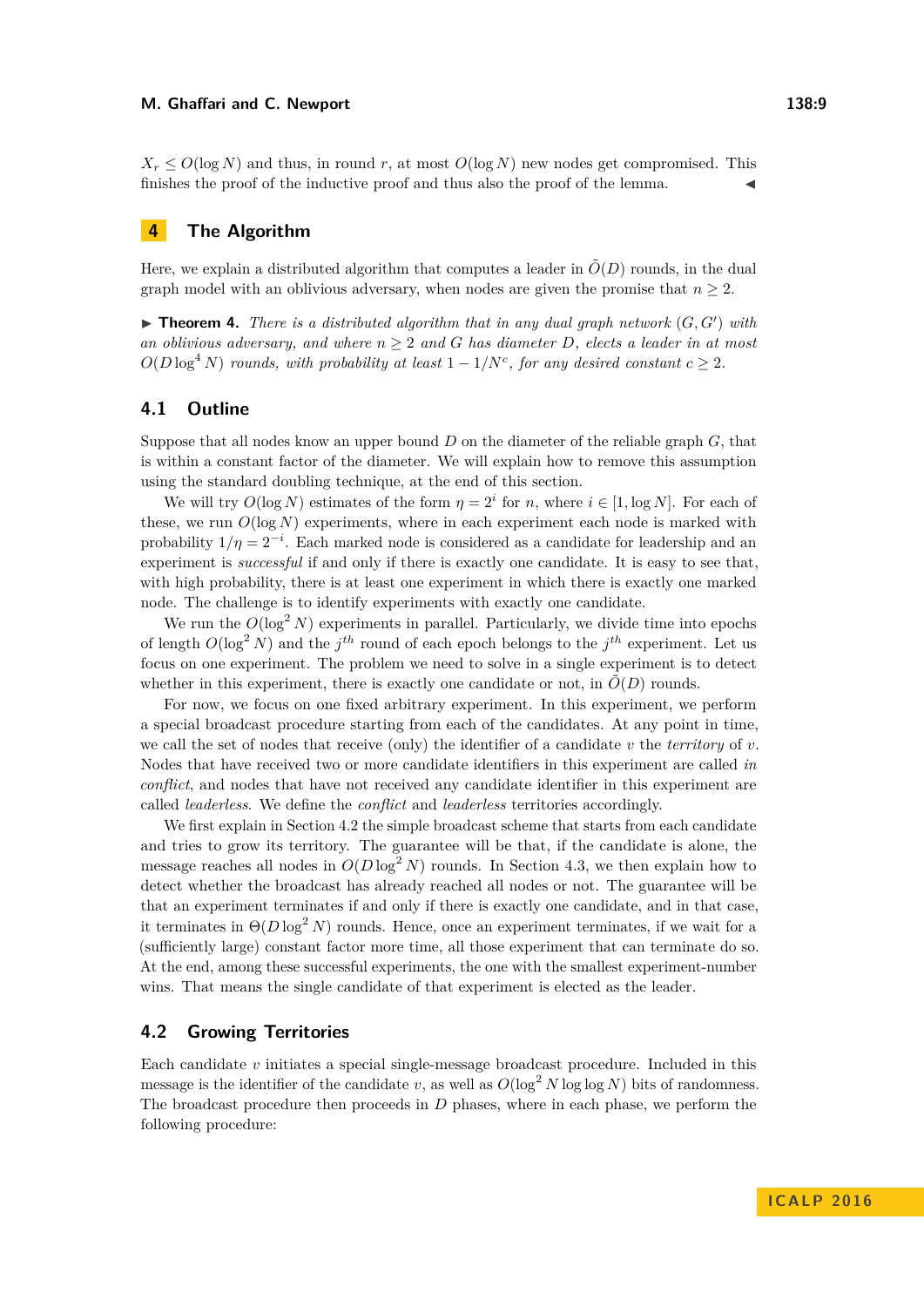#### **138:10 Leader Election in Unreliable Radio Networks**

**Rerandomized Decay Protocol.** Each phase consists of  $L = \alpha \log^2 N$  consecutive rounds, for a large enough constant  $\alpha$ . In each round of the phase, all nodes that have received the message of a candidate by the start of the phase use the randomness shared in the message to pick a shared random number  $j \in \mathcal{U} [1, 2 \log N]$ . The details of this part will be discussed shortly. Then, each node decides to transmit with probability  $2^{-j}$ , using its own private randomness, and remains silent otherwise. At the end of the phase, each node only keeps the messages that it received from its reliable neighbors, or those that it had before. Note that the former uses the assumption that each node is able to distinguish successful receptions from reliable and unreliable neighbors. This will later simplify the process of removing the assumption of knowing an upper bound on the diameter *D*.

We note that the above is an adaptation of the classical Decay procedure [\[3\]](#page-12-7), with the key change being in the publicly random choice of the transmission probability. This property helps crucially in defeating the oblivious adversary.

We show that if we have a single candidate, after  $O(D \log^2 N)$  rounds, its message reaches all nodes, w.h.p. This follows immediately from the following simple lemma, which particularly implies that if there is only one candidate, its broadcast grows at a speed of one *G*-hop per round, thus reaching all nodes in  $O(D \log^2 N)$  rounds.

<span id="page-9-1"></span>I **Lemma 5.** *Suppose that node w has at least one G-neighbor that had received the message of a candidate*  $v$  *by the start of the phase. Furthermore, assume that no*  $G'$ -neighbor of  $w$ *has received a message from any candidate other than v. Then, regardless of the behavior of the adversary, w.h.p., node w receives the message of candidate v during this phase.*

**Proof.** Consider each round *r* of the phase and let  $G<sup>r</sup>$  be the graph fixed by the adversary for round  $r$ . Let  $d^r$  be the number of active neighbors of  $w$  in round  $r$  that have received the message of candidate  $v$ , by the start of the phase. Notice that all potentially-active neighbors of *w* that transmit have received the message of candidate *v* and act according to the randomness bits received in the related message. Particularly, this shared randomness, they pick a common  $j \in_{\mathcal{U}} [1, 2 \log N]$  for this round *r*. With probability  $\frac{1}{2 \log N}$ , the random value  $j \in \mathcal{U}$  [1, 2 log *N*] will be such that  $j = \lceil \log d^r \rceil$ . If that happens, the probability that exactly one active neighbor of *w* transmit in round *r* is at least  $\frac{d^r}{dt^r}$  $\frac{d^r}{2^j}(1-\frac{1}{2^j})^{d^r-1} \ge 1/5$ . Thus, per round, the probability that node *w* receives the message of candidate *v* from one of its active neighbors is at least  $\frac{1}{10 \log N}$ . By a simple Chernoff bound, this means that during the  $\alpha \log^2 N$  rounds of the phase, node *w* receives the message of *v* with high probability.

## <span id="page-9-0"></span>**4.3 Detecting Loneliness for Candidates**

Note that if in an experiment, we have two or more candidates, their territories will grow and eventually reach each other. At that point, the territories can obstruct each other from growing and covering all nodes. The key task will be to determine if the broadcast of a candidate has reached all nodes or not.

We call a node *u* in the territory of candidate *v* a *boundary node* of this territory if *u* has at least one *G*-neighbor outside the territory of *v*. Notice that, if the broadcast of *v* has not reached all nodes, then there is at least one boundary node in the territory of node *v*. On the other hand, if *v* was the only candidate, once the broadcast reaches all nodes, there will not be any boundary nodes.

The boundary nodes have the responsibility for detecting whether the broadcast has reached all nodes or not. They will deliver their indications to the candidate, which then decides whether the experiment was successful or not. The existence of boundary nodes will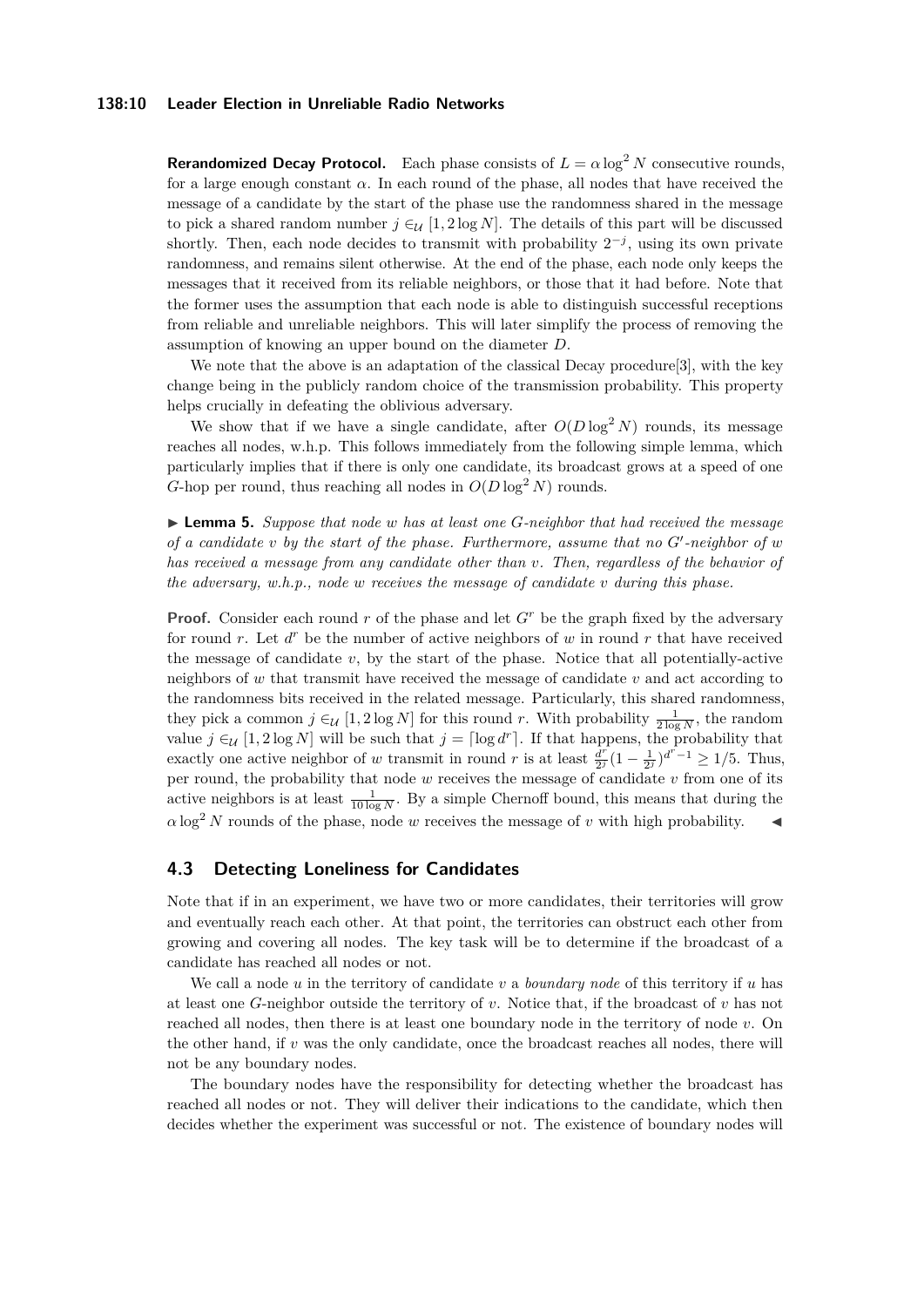#### **M. Ghaffari and C. Newport 138:11**

be taken as an indication that the territory does not cover all nodes. Let us first explain the key idea for detecting boundary nodes.

**Boundary Detection.** As the lower bound from the previous section suggests, even the rudimentary problem of each node receiving a single message from any nearby node can be hard. Thus we cannot rely on the boundary nodes receiving a message from a node outside their territory. We turn the problem around. Instead of insisting on actually receiving a message from outside the territory, we take lack of a frequent receptions from the node's own territory as an indication for collisions, implying that the node is potentially a boundary node. More concretely, the following two are indications for the bound *w* being boundary and thus that the related broadcast has not reached all nodes: (1) if *w* receives a message from the territory of a different leader, or more cruicially (2) if *w does not receive* messages from its own territory frequently enough. Let us make this formal.

The boundary detection algorithm consists of a single phase—i.e.,  $L = \alpha \log^2 N$  rounds. Each node that has received a message from exactly one candidate *v* performs one phase of its Rerandomized Decay Protocol, exactly as explained above. On the other hand, all other nodes (those in conflict or leaderless) transmits a special NOISE message in all of the rounds of the phase. A node will consider itself boundary if it receives messages from its own territory in less than  $\frac{\alpha \log N}{15}$  of the rounds of this phase. The next two lemmas, the second of which is the key lemma in this whole approach, explain why this criterion correctly identifies the boundary nodes:

 $\blacktriangleright$  **Lemma 6.** If a node *w* is not alone in its territory and it does not have a  $G'$ -neighbor out *of its territory, then throughout the phase, it will receive at least*  $\frac{\alpha \log N}{15}$  *messages from its own territory.*

**Proof.** The proof is similar to Lemma [5.](#page-9-1) We easily see that per round, *w* receives a message from its own territory with probability at least  $\frac{\log N}{10}$ . Thus, by a Chernoff bound, node *w* receives messages from its own territory in at least  $\frac{\alpha \log N}{15}$  rounds, with high probability.

<span id="page-10-0"></span> $\blacktriangleright$  **Lemma 7.** *[Key Lemma] If w has at least one G-neighbor out of its territory, then w.h.p.*, *it will either receive a message from a different territory, or it receives less than*  $\frac{\alpha \log N}{25}$ *messages from its own territory.*

**Proof.** First note that if *w* has a *G*-neighbor in the conflict or leaderless territory, it will not receive any message from its own territory and hence it detects that it is a boundary. Next, suppose that each *G*-neighbor of *w* has received a message from exactly one marked node.

Consider a given round *r* of the phase, and fix the edges incident on *w* made active for this round by the adversary. Let  $A_r$  be the set of active neighbors of *w* in its own territory, and let  $B_r$  be the set of active neighbors of *w* in other territories. Note that by the assumption that *w* has at least one *G*-neighbor out of its territory,  $B_r$  is nonempty. Suppose that the set  $B_r$  is composed of nodes of t territories,  $B_r = B_r^1 \cup B_r^2 \cup \dots B_r^t$ , where without loss of generality,  $B_r^t$  is not the conflict or leaderless territory. Define  $p_r$  to be the probability of the event that no node in  $B_r^1$  to  $B_r^{t-1}$  transmits. We have the following simple observations regarding the transmission probabilities in these sets:

- **(1)** The probability that no node in  $A_r$  transmits is at least  $1/(2e)$ .
- (2) The probability that exactly one node of  $A_r$  transmits is in at most  $\frac{5}{\log N}$ .
- (3) The probability that no node in any of  $B_r^1$  to  $B_r^t$  transmits is at most  $p_r$ .
- (4) The probability that exactly one node of  $B_r$  transmits, and it is in  $B_r^t$ , is at least  $\frac{p_r}{10 \log N}$ .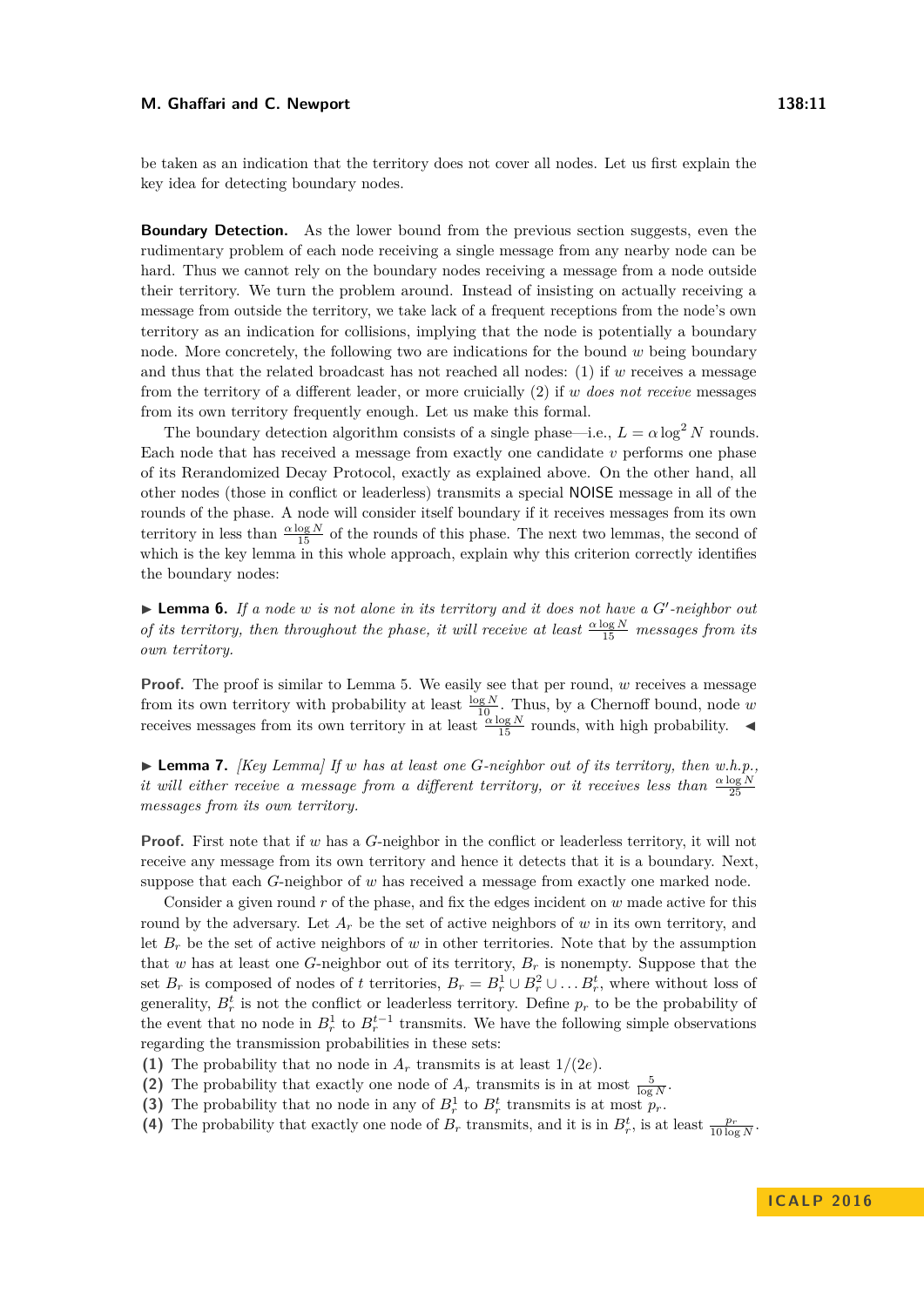#### **138:12 Leader Election in Unreliable Radio Networks**

Note that the events of different territories are independent. Hence, by (2) and (3), we have that the probability that *w* receives a message from its own territory is at most  $\frac{5p_r}{\log N}$ . Also, by (1) and (4), we have that the probability that *w* receives a message from another territory is at least  $\frac{p_r}{20e \log N}$ .

Therefore, over all the *L* rounds of the phase, the expected number of messages that *w* receives from other territories is at least  $\sum_{r=1}^{L} \frac{p_r}{20e \log N}$ . If  $\sum_{r=1}^{L} \frac{p_r}{20e \log N} \ge 5 \log N$ , then with high probability, *w* receives a message from another territory. On the other hand, if  $\sum_{r=1}^{L} \frac{p_r}{20e \log N} \leq 5 \log N$ , the expected number of messages that *w* receives from its own territory is at most  $\sum_{r=1}^{L} \frac{5p_r}{\log N} \ll \frac{\alpha \log N}{30}$ , as the constant  $\alpha$  is chosen to be large enough. Thus, in this case, with high probability, the number of rounds in which *w* receives a message from its own territory is less than  $\frac{\alpha \log N}{25}$ . This completes the proof.

**Delivering the Boundary Signal to the Candidate.** If for a candidate *v*, there is a node *u* in the territory of  $v$  for which the condition of Lemma [7](#page-10-0) is satisfied, then  $v$  knows that its experiment was not successful. We next describe how to let the candidate *v* know whether there is such a "boundary" node *u* in its territory. The basis for this again will be mimicking *collision detection*, where lack of frequent receptions from a node's own territory is regarded as a collision.

We now explain how we deliver the indicator about the existence of boundaries to the candidate, and how they react. Note that the broadcast algorithm, explained in Section [4.2,](#page-8-0) grows the territory at a speed of one *G*-hop per phase, when there is a single candidate, and at a (potentially) slower speed, when there are two or more. Hence, all nodes of the territory of a candidate *v* are within its  $O(D)$  hops in *G*. After one phase of boundary detection, if the territory of *v* does not include all nodes, there will be at least one node *u* in this territory that satisfies the condition of Lemma [7.](#page-10-0) Thus, this node provides an excuse for not announcing the experiment successful, and potentially continuing the broadcast.

To deliver this information to the candidate, we run *O*(*D*) additional phases of broadcast. Here, if a node has noticed a boundary (or is in conflict or leaderless), it constantly transmits NOISE in all the rounds of the phase. Otherwise, the node broadcasts simply according to its rerandomized decay protocol, using the shared randomness provided in the candidate's message. At the end of each phase, each node *w* believes that there is a boundary node in its territory if it believed so before or if receives a message from outside territory or a NOISE message, or more critically, if it does not receive messages from the node's own territory frequently enough (less than  $\frac{\alpha \log N}{25}$  times). If this happens, node *w* constantly transmits NOISE in the rounds of the next phases. The following lemma follows by straightforward application of Lemma [7.](#page-10-0)

 $\triangleright$  **Lemma 8.** If there is at least one boundary in the territory of candidate v, then by the *end of these O*(*D*) *phases, candidate v will be informed about it. Moreover, if the territory includes all nodes, then v will not receive such an indication.*

Finally, if after all these Θ(*D*) phases, a candidate *v* received no indication of a boundary, it considers this experiment successful. It then initiates a "*successful experiment*" announcement. Other candidate do not initiate any announcement. We run a broadcast from the candidates, in  $\tilde{O}(D)$  rounds, spreading this success announcement. If the experiment was successful, then with high probability, the candidate is alone and thus, this success announcement gets delivered to all nodes of the network.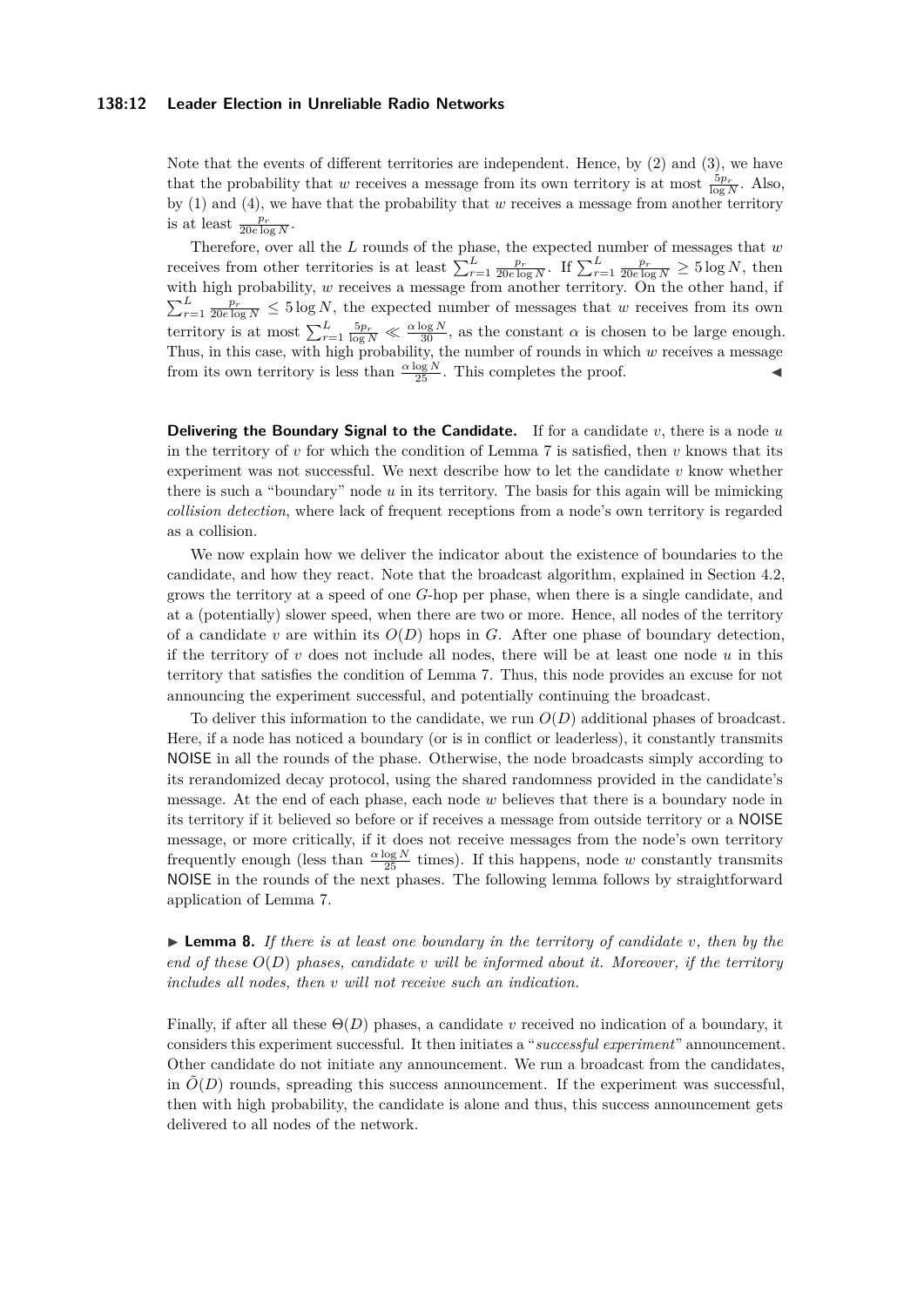**Removing the knowledge of diameter.** Recall that above, we assumed that nodes know a constant factor upper bound *D* on the diameter of graph *G*. Here, we remove this assumption using a standard doubling method.

Effectively, we try 2-factor estimates of diameter. We divide the time into  $\log N$  scales, where the  $k^{th}$  is made of  $\tilde{O}(2^k)$  consecutive rounds. In the  $k^{th}$  scale, we imagine  $2^k$  to be the upper bound on diameter. We thus grow the territories up to a radius of  $2^k$  by running the broadcast (from scratch) for  $2^k$  phases. Then we have one boundary detection phase, and then we spend  $2^k$  additional phases to deliver the indicator about existence of boundaries to the candidate. A final set of  $2^k$  spreads the potential announcements of successful experiments. Note that since the length of the scales form a geometric sum, and as when  $2^k$  reaches  $D$  we will have the first successful experiment, we will observe the first successful experiment in  $O(D)$  phases, considering all the scales. In the other experiments prior to this scale, the broadcasts will not be able to reach all nodes, as it spreads at a speed of one *G*-hop per round. Hence, those experiments will not be announced successful.

Consider the first scale for which some candidate announces a successful experiment. In this scale, we take the candidate of these successful experiments that has the smallest experiment number as the global leader.

#### **References**

- <span id="page-12-4"></span>**1** Mohamad Ahmadi, Abdolhamid Ghodselahi, Fabian Kuhn, and Anisur Rahaman Molla. The cost of global broadcast in dynamic radio networks. In *Proceedings of the International Conference on Principles of Distributed Systems*, 2015.
- <span id="page-12-9"></span>**2** N. Alon, A. Bar-Noy, N. Linial, and D. Peleg. A Lower Bound for Radio Broadcast. *Journal of Computer and System Sciences*, 43(2):290–298, 1991.
- <span id="page-12-7"></span>**3** Reuven Bar-Yehuda, Oded Goldreigch, and Alon Itai. On the Time-Complexity of Broadcast in Multi-Hop Radio Networks: An Exponential Gap between Determinism and Randomization. *Journal of Computer and System Sciences*, 45(1):104–126, 1992.
- <span id="page-12-0"></span>**4** Keren Censor-Hillel, Seth Gilbert, Fabian Kuhn, Nancy Lynch, and Calvin Newport. Structuring unreliable radio networks. *Distributed Computing*, 27(1):1–19, 2014.
- <span id="page-12-6"></span>**5** I. Chlamtac and S. Kutten. On Broadcasting in Radio Networks–Problem Analysis and Protocol Design. *IEEE Transactions on Communications*, 33(12):1240–1246, 1985.
- <span id="page-12-10"></span>**6** A. E. F. Clementi, A. Monti, and R. Silvestri. Round Robin is Optimal for Fault-Tolerant Broadcasting on Wireless Networks. *Journal of Parallel and Distributed Computing*, 64(1):89–96, 2004.
- <span id="page-12-5"></span>**7** Mohsen Ghaffari and Bernhard Haeupler. Near optimal leader election in multi-hop radio networks. In *Proceedings of the ACM-SIAM Symposium on Discrete Algorithms*, 2013.
- <span id="page-12-1"></span>**8** Mohsen Ghaffari, Bernhard Haeupler, Nancy Lynch, and Calvin Newport. Bounds on contention management in radio networks. In *The International Symposium on Distributed Computing (DISC)*, 2012.
- <span id="page-12-3"></span>**9** Mohsen Ghaffari, Erez Kantor, Nancy Lynch, and Calvin Newport. Multi-message broadcast with Abstract MAC layers and unreliable links. In *Proceedings of the ACM Symposium on Principles of Distributed Computing (PODC)*, 2014.
- <span id="page-12-2"></span>**10** Mohsen Ghaffari, Nancy Lynch, and Calvin Newport. The cost of radio network broadcast for different models of unreliable links. In *Proceedings of the ACM Symposium on Principles of Distributed Computing (PODC)*, 2013.
- <span id="page-12-8"></span>**11** Fabian Kuhn, Nancy Lynch, and Calvin Newport. Brief announcement: Hardness of broadcasting in wireless networks with unreliable communication. In *Proceedings of the ACM Symposium on the Principles of Distributed Computing (PODC)*, 2009.